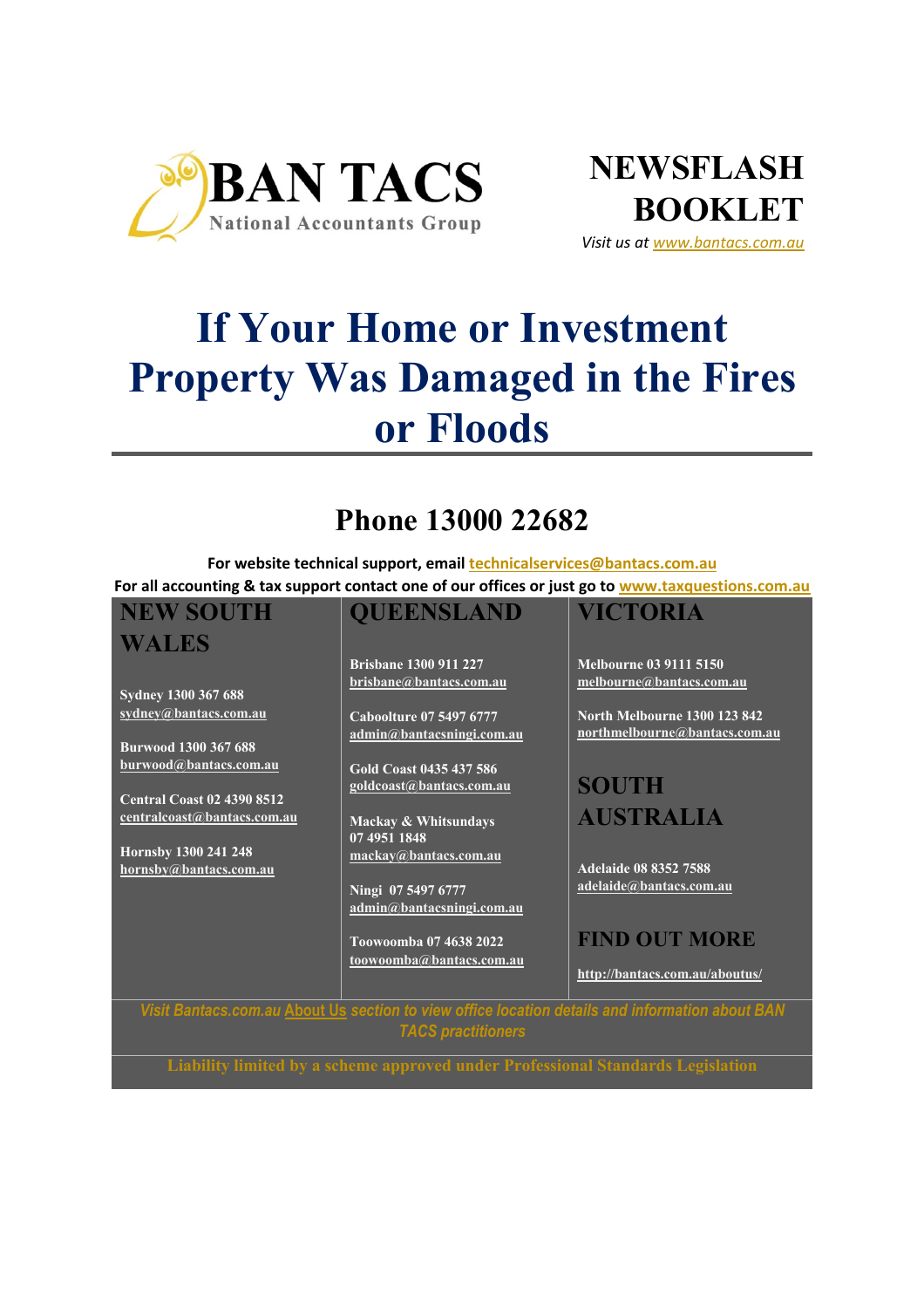

If your Home or Investment Property Was Damaged in the Fires or the Floods, The taxman is lurking behind those new green shoots of regrowth and what a bonanza to be had. The ATO can easily administer through already established data matching with land titles offices and insurance companies, while for the average taxpayer, the whole situation is so complex they are bound to be caught in the trap. So please spread this blog around.

### **Rebuild or Repair Paid for by Insurance:**

 If the insurance company repairs or rebuilds your main residence, ie no cash changes hands, you do not have to worry if you move straight back in when the rebuild is completed.

The complications begin if the property is not fully covered by your main residence exemption ie a rental property. That is the basis of the rest of this blog.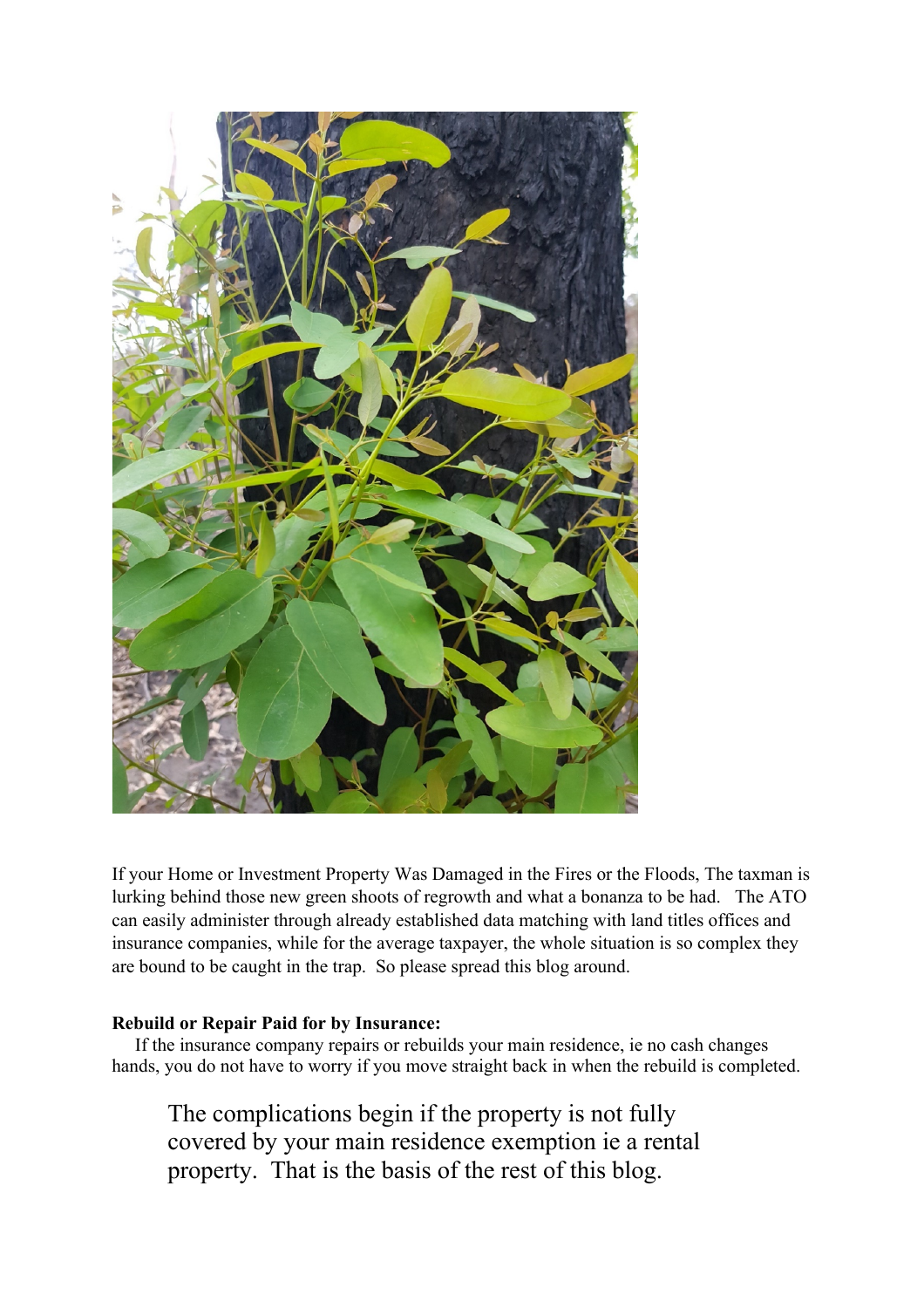If it is a rental property, the old plant and equipment is neither scrapped nor replaced in your depreciation schedule. You just continue with your current written down values.

 If the insurance company rebuilds your investment property, make sure you get all the information you can about the building costs, this will save you the cost of a quantity surveyors report. The good news here is you can start depreciating the cost of the new build under Div 43 for another 40 years. This amount cannot include landscaping or any of the demolition costs. If you have previously been claiming building depreciation you cannot scrap the old building ie write off any unclaimed building depreciation on the old building.

Despite all this your cost base remains the same for capital gains tax purposes.

#### **Insurance Payout and you Rebuild:**

 Just a couple of extra things to consider in addition to the above. If the cash payout is less than the remaining unclaimed building depreciation, you can write off the difference.

 Now to the capital gains. Note plant and equipment on which depreciation have been claimed are not part of the capital gains tax calculation other than to remove their values from any sale proceeds or purchase price. Regarding the CGT cost base there is a rollover relief under section 124-85 ITAA 1997 that allows you to ignore the fact that the insurance proceeds are more than the cost base of the house. See formula below to calculate the cost base of the house separate from the land.

 If the insurance payout equals your rebuild costs, the rollover means, you effectively carry on with your current cost base ignoring the insurance payout and rebuild costs. This may mean you have a more valuable house when time comes to sell and that is when the capital gain is recognised on the benefit you received from the insurance company payout.

 If it costs you more to rebuild than the insurance payout you add the extra costs to your cost base.

 If the insurance payout is more than the rebuild costs, section 124-85 still allows a rollover (ie you stick with your original cost base) but only on the portion of the payout used up in the rebuild costs. Any excess of the insurance proceeds over the rebuild costs will be subject to CGT. That is assuming that the excess of the insurance proceeds is less than the difference between the cost base of the house and the insurance proceeds. In the unlikely case that it is more, seek professional advice. So now back to the cash that is left over after the rebuild and the CGT payable on this. The 50% discount will apply to this capital gain if the 50% CGT discount would have applied had you sold the house. For example if you have, at the time of receiving the insurance proceeds owned the property for more than 12 months and it is not owned by a company.

 The rollover does not apply in the case of a capital loss. That is the cost base of the house (ignoring the land) is more than the insurance proceeds (apportionment of the cost base is discussed below). In this case the capital loss needs to be taken into account when you receive the insurance proceeds, which may be helpful to offset other capital gains or is simply saved up until you sell the property anyway, if you do not have any capital gains in the meantime.

#### **Rebuild and Sell Trap**

 If you accept a cash payout, rebuild and then sell the ATO will treat you like any other spec builder. You will be subject to any profit on the build at normal income tax rates, no 50% CGT discount and you will have to pay GST on the sale proceeds!

 Make sure you get advice before you go down this path, do the numbers it might not be worth it.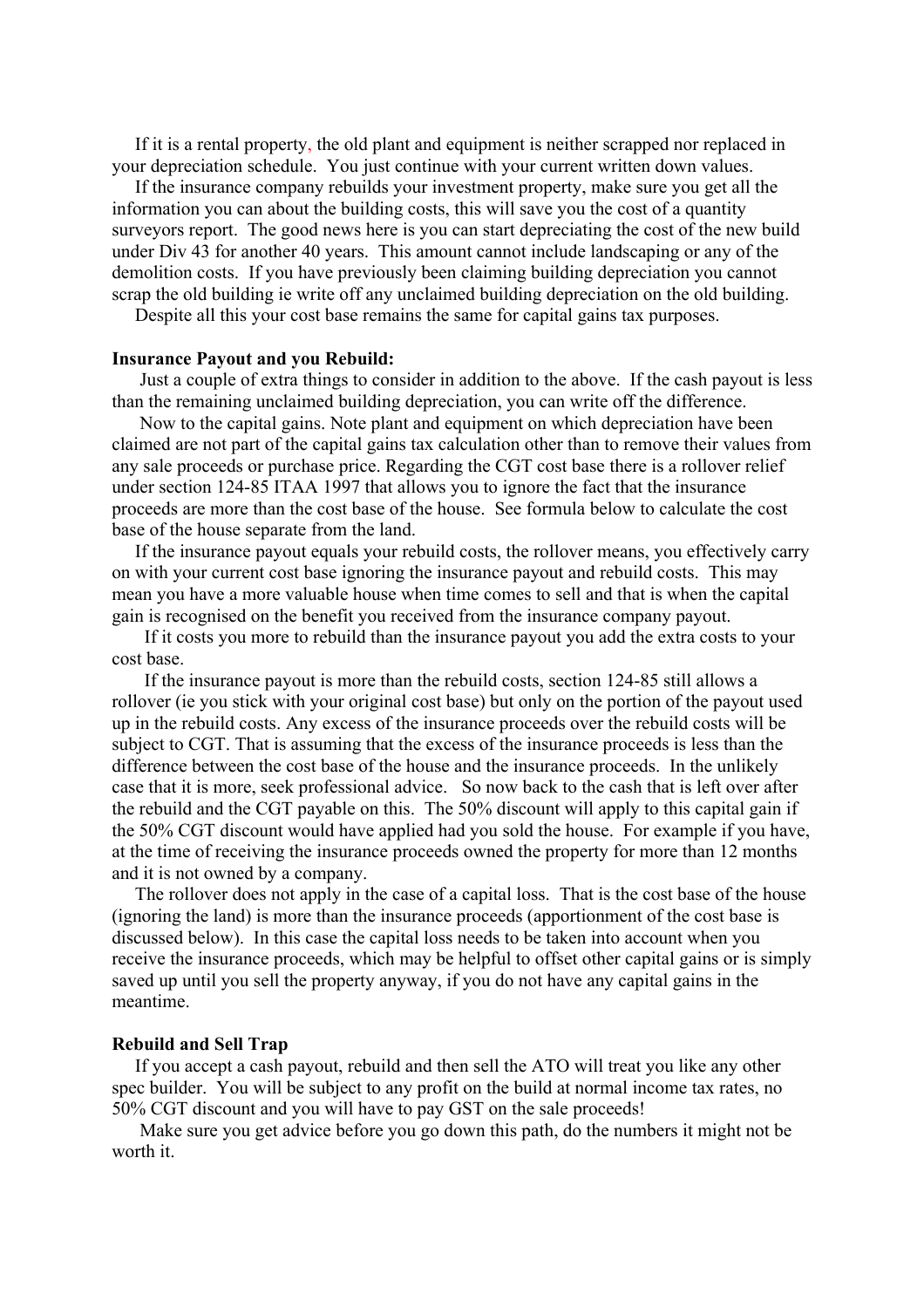For more detail https://bantacs.com.au/Jblog/warning-do-not-sell-your-rental-after-arebuild/#more-954

#### **Repairs Only**

 If all that your investment property needs are some repairs and the insurance company give you the option of taking cash or they do the repairs, from a tax point of view you are probably better off letting the insurance company do the repairs. That way there will be no tax consequences to you. Where as, if you organise the repairs yourself, you will need to consider all the rules regarding when repairs are tax deductible such as not replacing an item in its entirety or making an improvement. Due to the rules on assessable recoupments it will probably all contra itself out in the end but you will have to track it.

 Section 20-20 to 20-30 ITAA 1997 is about assessable recoupments. It can only apply when the insurance proceeds are not caught by any other section of the Act. This means it does not apply to the loss of rent payment as that is definitely taxable income reference TD 93/58.

 Generally, insurance proceeds relating to the loss of a capital asset are not income but then the corresponding repairs etc are not expenses either. The way the law requires you to deal with this is to include the repair expenses as a tax deduction and put a corresponding amount in as other rental income to offset any benefit of the deduction. This continues, possibly over many years, until all the insurance proceeds are used up. That is the unusual thing about assessable recoupments the money received from the insurance company is not assessable when you receive it but when you qualify to claim an expense associated with that income. If the insurance proceeds are never used up ie repairs cost less than the insurance proceeds then the remainder reduces your cost base for CGT purposes. If the property is a pre September, 1985 property this excess is ignored.

 You do not have to offset the insurance proceeds against other repairs that are not related to the claim.

 You do not need a quantity surveyors report on the repairs because you have all the actual costs in front of you, you simply must use those, not an estimate.

#### **Plant and Equipment Replaced by You with Insurance Proceeds:**

If part of the insurance payout is to completely replace a piece of plant and equipment then you are considered to have disposed of the existing piece of equipment for the value of the insurance proceeds and acquired a new depreciable item for whatever amount you pay for the new piece. For example your hot water service has been completely destroyed so the insurance company pay you \$2,000 to cover the cost of a new one. The way the ATO see it is the insurance company has paid you \$2,000 for your old one. Now if that old one has been depreciated down to say just \$300 then you have a profit on the sale of that old HWS of \$1,700. The new HWS that you spend the \$2,000 on will have to be depreciated over 12 years.

 Fortunately, section 40-365 ITAA 1997 allows for a rollover relief when a piece of plant and equipment is involuntarily disposed of. It will effectively allow you to roll the \$1,700 "profit" on the disposal of the old HWS into the opening balance of the new HWS. So, no income from the "disposal" in that year but you will only be left with \$300 to write off over the next 12 years.

#### **Insurance Payout and you Move On:**

 If the insurance company give you a cash payout and you do not rebuild then you are deemed to have sold the house. A CGT event is considered to have happened at the date you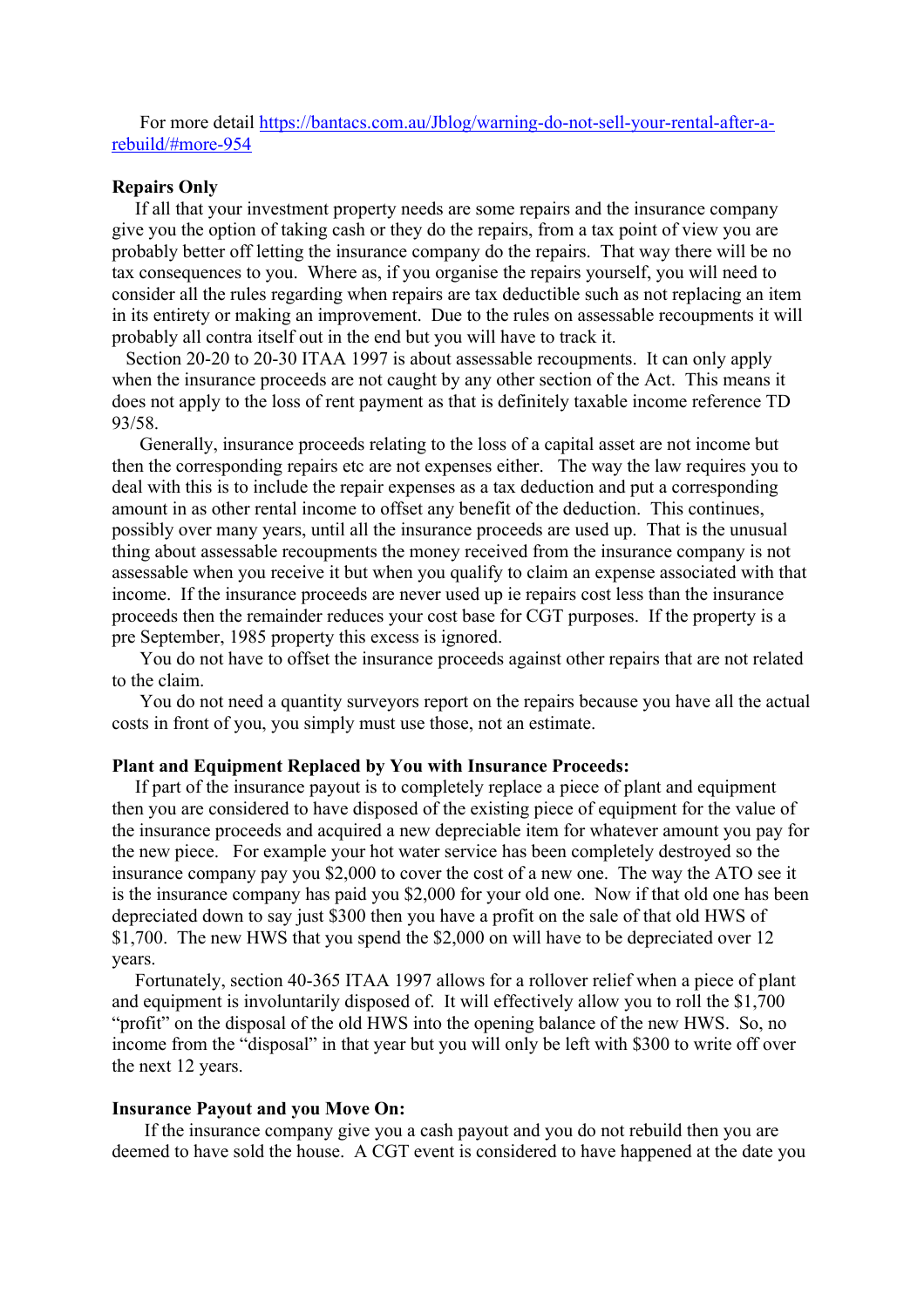receive the cash from the insurance company. Your cost base is apportioned between the house and the land. The eventual sale of the land being a separate CGT event.

 If this property was your main residence, normally vacant land cannot be covered by a main residence exemption, the only exception is section 118-160 when the main residence has accidentally been destroyed. Note section 118-160 is optional, you can choose not to cover the land with your main residence exemption if you calculate it is actually sold at a capital loss.

 Your cost base is divided between the house and land by the following formula which is set by legislation:  $C \cup D$  I

|                          | Cost Base x Insurance Proceeds                |
|--------------------------|-----------------------------------------------|
| $Cost$ Base of House $=$ |                                               |
|                          | Insurance Proceeds + Market Value of the Land |

 There is only an issue if your property is subject to capital gains tax, for example a rental property, that is, it is not covered by your main residence exemption. If this formula gives a lower relative cost base to the land compared with the house then you risk being taxed on a capital gain even though overall you made a loss or broke even. The CGT event for the house happens at the time you receive the insurance payout which is likely to be in an earlier financial year than you sell the vacant land. This means the capital loss on the land cannot be offset against the capital gain on the house.

#### **Expenses During the Rebuild Process:**

 You can continue to claim interest on the loan and other holding costs during the rebuild even though the property is not available for rent. Recent changes to legislation have removed the tax deduction for expenses relating to vacant land even though the intention is to build a rental property. Fortunately, there is an exception in the case of natural disasters Section 26-102(6)(c) 1997 ITAA. So, if the property was earning income before it was damaged and you intend to earn income when it is repaired or replaced then you can continue to claim all the holding costs as a tax deduction, despite not receiving any income for even the whole financial year.

#### **What if You Are Living Overseas?**

 It is imperative that you rebuild promptly, preferably getting the insurance company to do it. If you decide to sell up while you are living overseas and the property was once covered by your main residence exemption, you will lose all of your main residence exemption right back to when you first purchased the property. Where as if you wait until you return to live in Australia, before you sell, the original main residence exemption can apply.

 If you take the cash from the insurance company and organise the rebuild yourself make sure you continue to use it as a rental property after the rebuild so that the rollover relief applies rather than the payout triggering a CGT event.

 If you are not familiar with the new laws removing Expats' main residence exemptions retrospectively here is a link to a previous blog on the topic https://bantacs.com.au/Jblog/expats-beware/#more-398

 Of course, there are many twists and turns with the capital gains tax calculation which would bore you to death here. If you trigger any of the CGT events above, other than in the case of the simple destruction of your family home and sale of the vacant land, you need to seek professional advice.